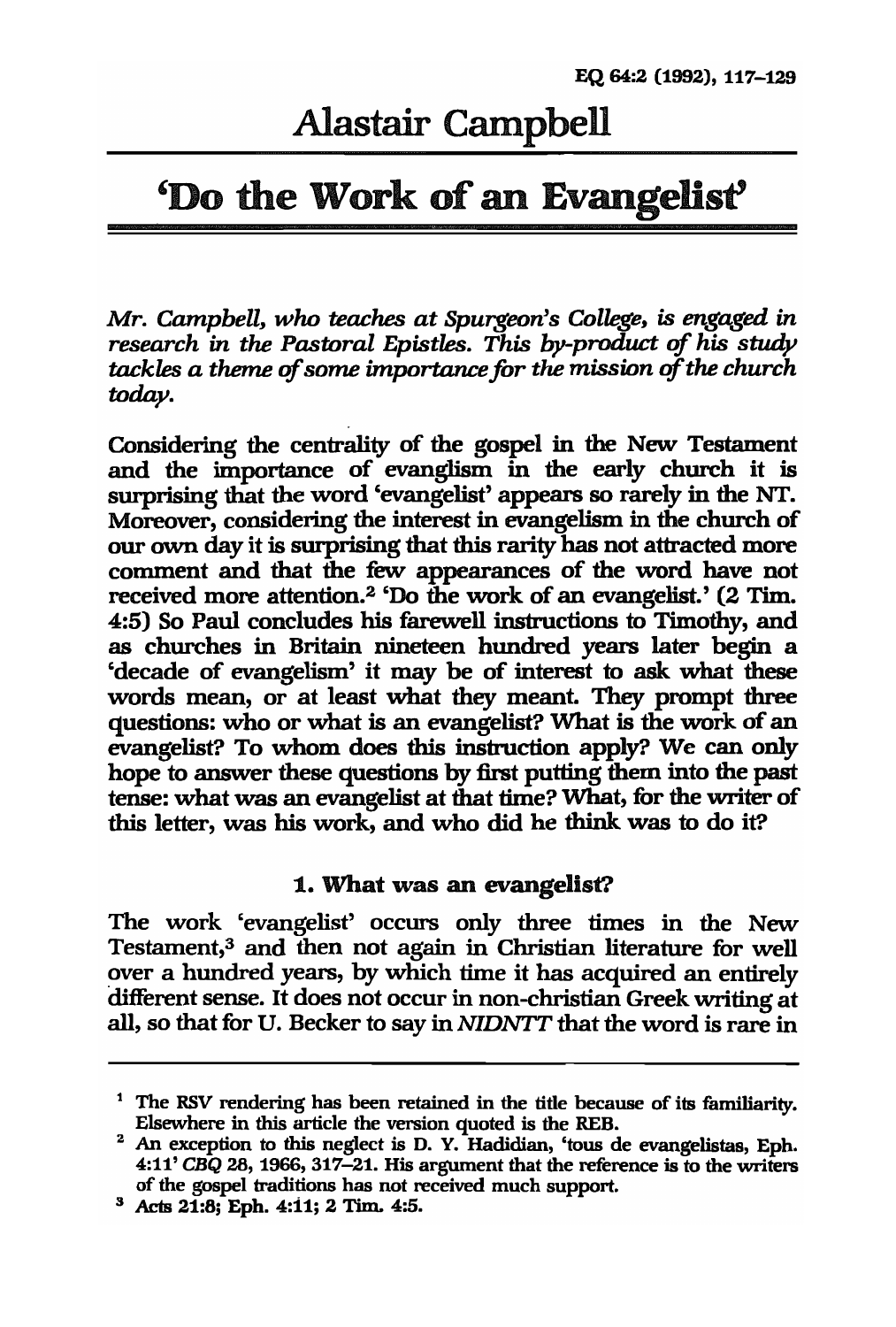pagan literature is an understatement, and for him to say that it is 'common enough in early Christian literature' is misleading.4 I am not of course suggesting that what the word 'evangelist' is generally held to denote in these passages, namely travelling preachers or missionaries, was equally rare, or late in appearing, or so short-lived, but the word itself is rare and the places where it is found are significant.

The three occurrences of 'evangelist' are not scattered about the New Testament randomly. Rather all of them occur in writings that stem from the Pauline churches either just before or just after Paul's death in the mid-60's. This is not the place for a full discussion of the date and authorship of Acts, Ephesians and the Pastoral Epistles. If they belong to the period of the Apostle's lifetime, then all would agree that they belong to the end of it. If they belong to the years immediately after it,<sup>5</sup> they show the writers anxious to hold the churches of the Pauline mission true to the Pauline gospel and the Apostle's legacy. The outlook of these writings as regards both Paul and the church is remarkably similar, and seems to many people to be in some ways different from that of the earlier Pauline writings. Each of them has in recent years been attributed to the hand of Luke,<sup>6</sup> but I think it is safer to speak of a 'Pauline circle', a concept to which a strong form of the 'secretary hypothesis' virtually commits us in any case. If that is correct, the term 'evangelist' appears for a short while in a particular area of the emerging church. What did it mean?

It will be helpful to chart the changing meaning of 'evangelist' by reference to that of two other words, 'apostle' and 'gospel'. How the word 'apostle' came first to be used in the Christian church is hotly disputed, but there would be wide agreement that it originally denoted men and women who in the earliest days of the church experience a sense of commission from the risen Lord

<sup>4</sup>*NIDNI'T* Vot 2, 107-115, U. Becker, 'Gospel'.

<sup>&</sup>lt;sup>5</sup> Because of the undeveloped state of the church order they reflect I would be very reluctant to put them more than twenty years after the Apostle's death. Suggestions that they belong to the same period as Ignatius seem to me wide of the mark.

<sup>6</sup> By 'Luke' I mean here the author of the third gospel, whom I believe to have been a member of the Pauline circle. Whether he was or not, his authorship of Acts is generally agreed. For his possible authorship ofEphesians, see R. P. Martin NI' *Foundations Vol.* 2 (Grand Rapids, 1978), 230. For his possible authorship of the Pastorals, see C. F. D. Moule BJRL 47, 1965, 430-52 and S. G. Wilson *Luke and the Pastoral Epistles* (London, 1979). Neither of these suggestions has met with wide approval, but the similarities are sufficient for us to speak of a Pauline circle. In the rest of this article I shall call the author of Ephesians and of the Pastorals 'Paul' without further descussion.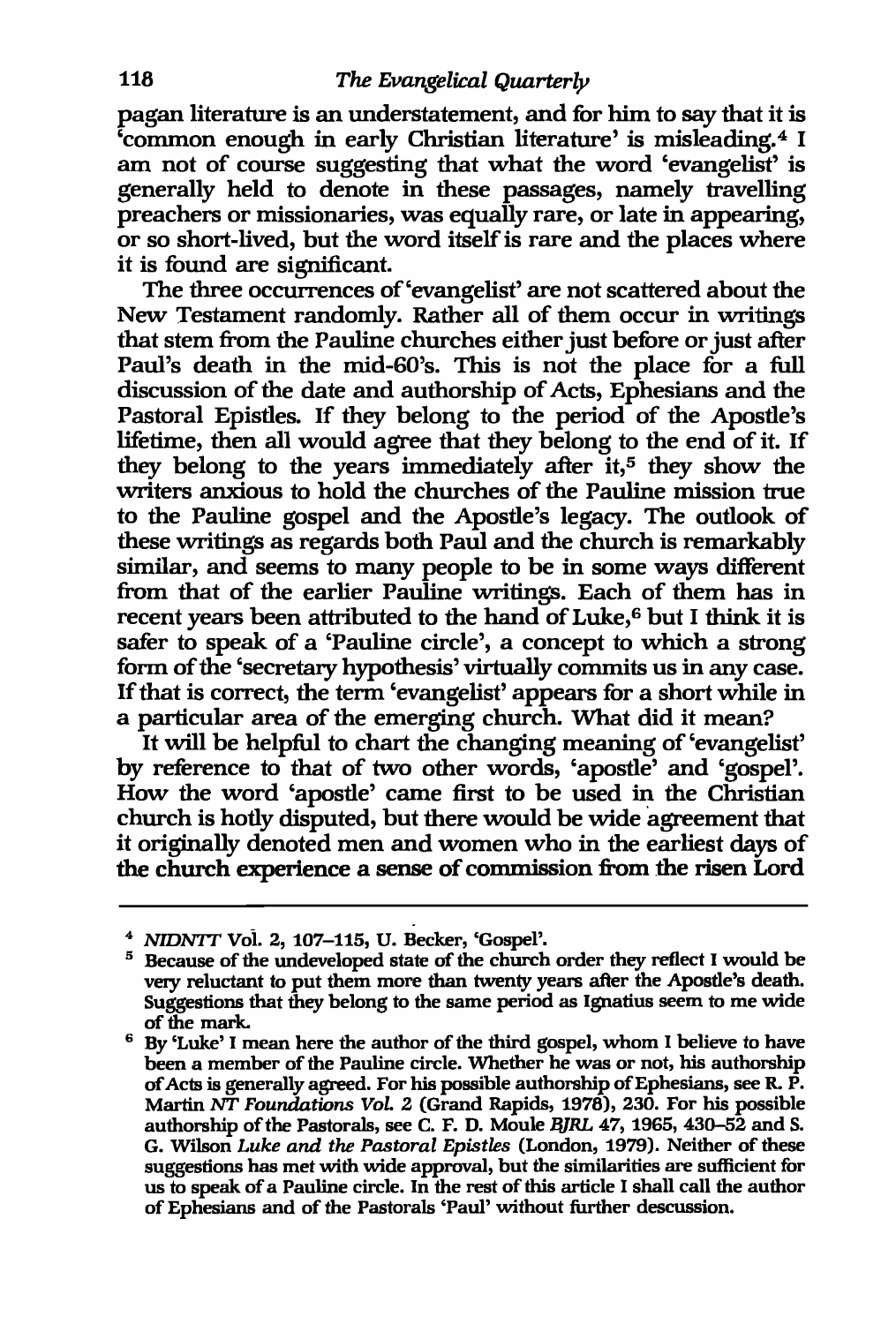to go and preach the gospel, first in Palestine and then further afield. They may have constituted a closed circle with fixed membership, but if so it was a group considerably wider than the Twelve, though including them. We meet apostles in this sense in Paul's list of resurrection appearances in 1 Cor. 15:7, 'then to all the apostles'. It is in this sense that Paul himself uses the word in an early letter, referring to himself, Silvanus and Timothy as apostles of Christ (1 Thes. 2:7), and in the greetings at the end of Romans where Andronicus and Junia are said to be 'eminent among the apostles' (Rom. 16:7), and it is in this sense too that Luke has used the term of Barnabas and Paul on the missionary journey from Antioch (Acts 14:4,14). The same sense clearly survives in the Didache where 'apostle' means travelling preacher  $(Did. 11:3–6).$ 

In the writings 'of the Pauline circle, however, the word 'apostle' has come to connote something more like 'founding father of the church'. Both Ephesians and the Pastorals lay some emphasis on Paul's apostleship in a way which, if it does not imply that he was the only apostle, certainly marks him as a member of a select group and as a final authority for those who come after.<sup>7</sup> Ephesians speaks of the church as built on the foundation of the apostles and prophets' (2:20), and follows this with a passage in which Paul reminds the reader of his claim to be an apostle by virtue of being the recipient of special revelation regarding the place of the Gentiles (3:1-13). The apostles are foundational by virtue of the revelation entrusted to them, and the Gentile readers are to know that Paul, in virtue of the commission and revelation given to him is to be reckoned among their number. In the Pastorals Paul twice asserts that he has been appointed a 'herald, apostle and teacher' (1 Tim. 2:7, 2 Tim. 1:11), and begins the letter to Titus with a particularly solemn and elaborate declaration of his apostolic commission (Tit. 1:1-3).

It has often been maintained that Luke has a different view of the matter, since though he too wants to restrict apostleship to the founding fathers, he is at pains to exclude Paul from their number. On the one hand, through the story of the election of Matthias, he spells out what it means to be an apostle: 'one of those who bore us company all the time the Lord Jesus was going about among us from his baptism by John until the day when he was taken up from us--one of those must now join us as a witness to his resurrection.' (Acts 1:21-2). On the other, apart

 $<sup>7</sup>$  S. G. Wilson op. cit. 120f.</sup>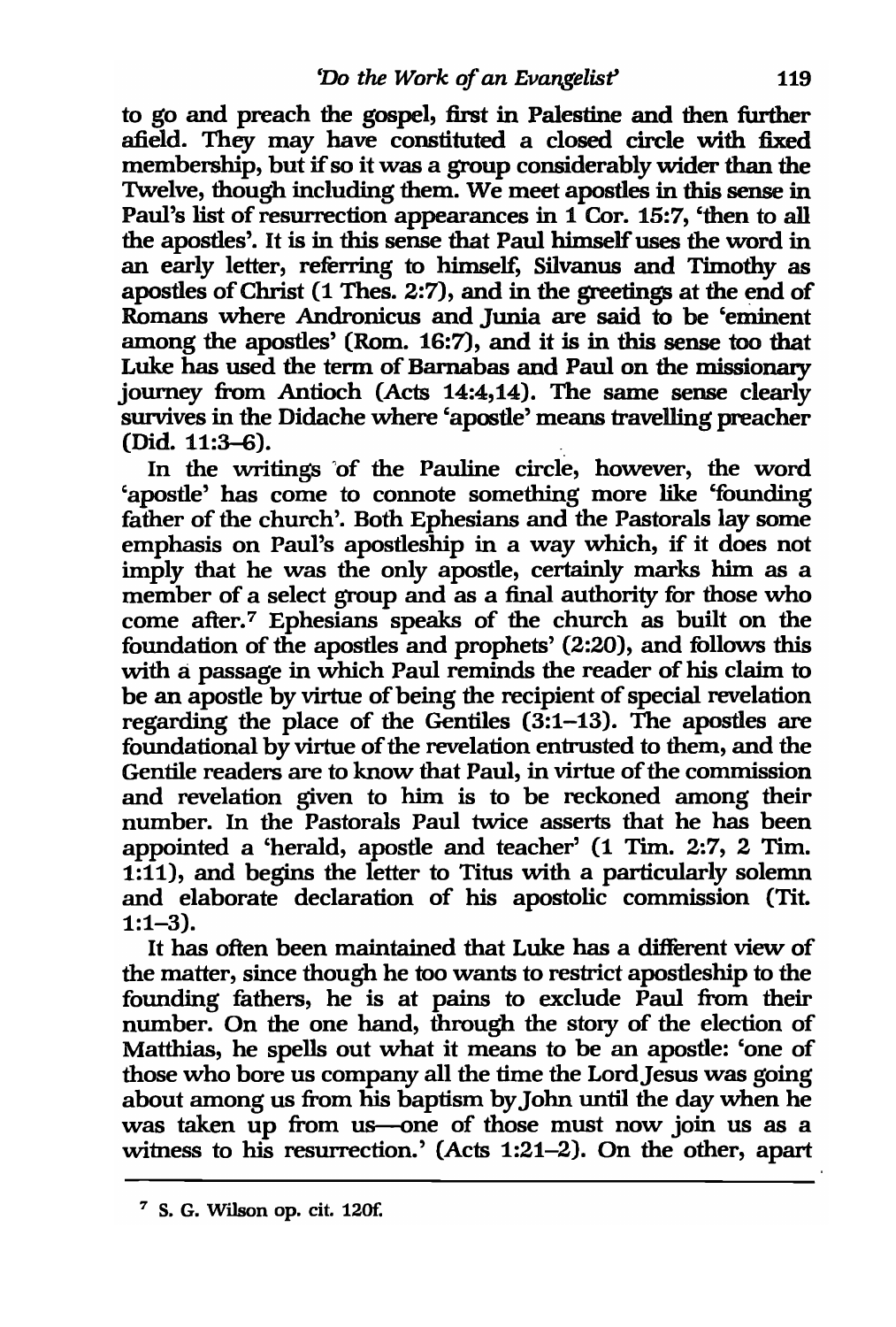from the two references to Barnabas and Paul just noted Luke restricts apostleship to this group and never otherwise calls Paul an apostle. However, S. G. Wilson has shown the implausibility of simultaneously crediting Luke with a strong theological interest in thus defining apostles and also with carelessness in the use of supposed sources at just this point, $\delta$  and wonders whether we have exaggerated the importance of apostleship to Luke. J. A. Kirk has successfully shown that the attempt to set Luke against Paul, and the later Pauline circle in this regard fails.<sup>9</sup> Luke's attitude to Paul is better seen in the vast amount of space he gives to his ministry, and to his encounter with the risen Lord in particular, so that Brown is surely right to say, 'In short the picture Acts paints is not that Paul was not an apostle, but that he was an apostle extraordinary. '10

This view did not, of course, originate with Paul's friends, but derives from Paul's own debate with his Jewish-Christian critics against whom he asserts his membership of the apostolic circle as they were defining it: 'Am I not free? Am I not an apostle? Have I not seen Jesus our Lord?' (1 Cor. 9:1) One of Paul's aims in writing Galatians is to assert his claim to be a true apostle, which in this letter refers to far more than his activity as a preacher, but rather connotes someone directly appointed by the risen Christ to the work in his case of evangelizing the gentiles. Ephesians and the Pastorals strenuously this claim. 'Apostle' is now clearly changing its meaning, as words are inclined to do in the course of debate. As different interested parties restrict the denotation of a word, making it refer to those they wish to include and excluding others, so that in time, if they are successful, the connotation of the word changes too, as in this case.<sup>11</sup> The new meaning prevailed over the old and for most of subsequent Christian history 'apostles' has been synonymous with the Twelve plus Paul.

For the Pauline circle, however, that left a problem: how to refer to those who had been companions of the apostles in their missionary labours (including some from among the writers' own

<sup>8</sup> S. G. Wilson *Gentiles and Gentile Mission in Luke-Acts,* (Cambridge, 1973), 113-120.

<sup>&</sup>lt;sup>9</sup> J. A. Kirk 'Apostleship since Rengstorf', *NTS* 21, 1975, 249-64.

<sup>&</sup>lt;sup>10</sup> C. Brown in a comment appended to article on 'Apostello', D. Müller, *NIDNTT* Vol. 1, 128-37.

<sup>&</sup>lt;sup>11</sup> For an illuminating parallel provided by the changing meanings of 'levite' in the OT see G. B. Caird, *Language and Imagery* of *the Bible,* (London, 1980), 68-72, and for another provided by the terms for various Christian offices 81-3. '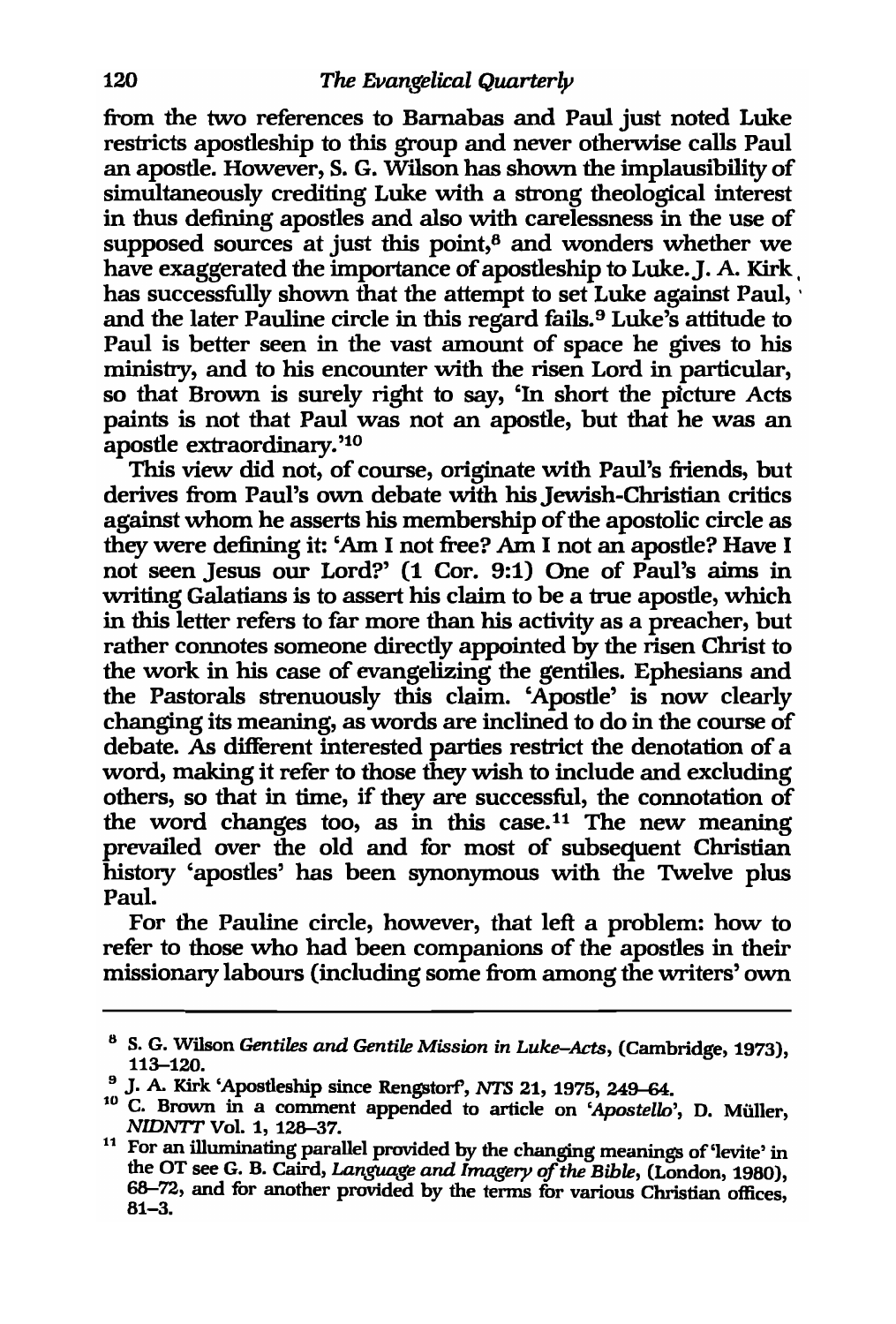circle), and those who continued to spread the Christian message into new areas, people like Epaphras, through whom the Colossians and (probably) the readers of Ephesians had themselves first come to faith (Col. 1:7). Paul himself had tended to refer to such people as 'brothers', 'fellow-workers', or 'servants' *(diakonoi),12* terms which had emphasised their equality with himself. The Pauline circle on the other hand were anxious to make clear Paul's authority. 'Brothers' and 'fellow-workers' were terms which enabled Paul to include others within his ministry, but they obviously could not stand alone to describe the activity of missionaries. *'Diakonos',* while certainly used for those engaged in a preaching ministry basically meant a messenger or representative of somebody else and was already on its way to acquiring a specialized meaning with reference to those who assisted the overseer of a local church.13 The situation called for a new word, and the word they coined was 'evangelist'.

The first ingredient of the new word was therefore negative, 'non-apostle', as 'diakonos' in appropriate contexts meant 'nonepiskopos'. But the word, of course, was not randomly chosen. Evangelists were so called because of their relation to the gospel, the *'euaggelion',* they proclaimed and the activity of evangelization, *'euaggelizesthai'* in which they engaged. The roots of this use of the word-group by Christians to describe their message and mission are disputed, some drawing attention to its use in the pagen world for the announcement of royal births and victories,14 and others giving more weight to the influence on the early Palestinian church of the prophecies of Isaiah which Jesus was seen to have fulfilled.<sup>15</sup> It seems more likely that while the pagan use made the word readily understandable in the ancient world, the absolute sense of the word 'gospel' goes back through Jesus to Deutero-Isaiah and his oracles of one whose coming would bring the good news of God's saving reign. However that may be, at the time the New Testament documents were being written the word *'euaggelion'* meant just one thing, the Christian message itself, and in the Pauline circle the gospel as Paul had received it and understood it. An evangelist was the name given by the Pauline circle to a person who, not being himself an apostle, went about preaching that message and by means of it bringing new

<sup>1~</sup> E. E. Ellis, 'Paul and his Co-workers', *NTS* 17, 1970-1,437-52.

<sup>U</sup>J. N. Collins, *Diakonia,* (Oxford, 1990).

<sup>14</sup> e.g. G. Friedrich, *'euaggelizomai etc' TDNT* 11, 707-37.

<sup>&</sup>lt;sup>15</sup> P. Stuhlmacher, *Das paulinische Evangelium*—1. Vorgeschichte (Göttingen, 1968).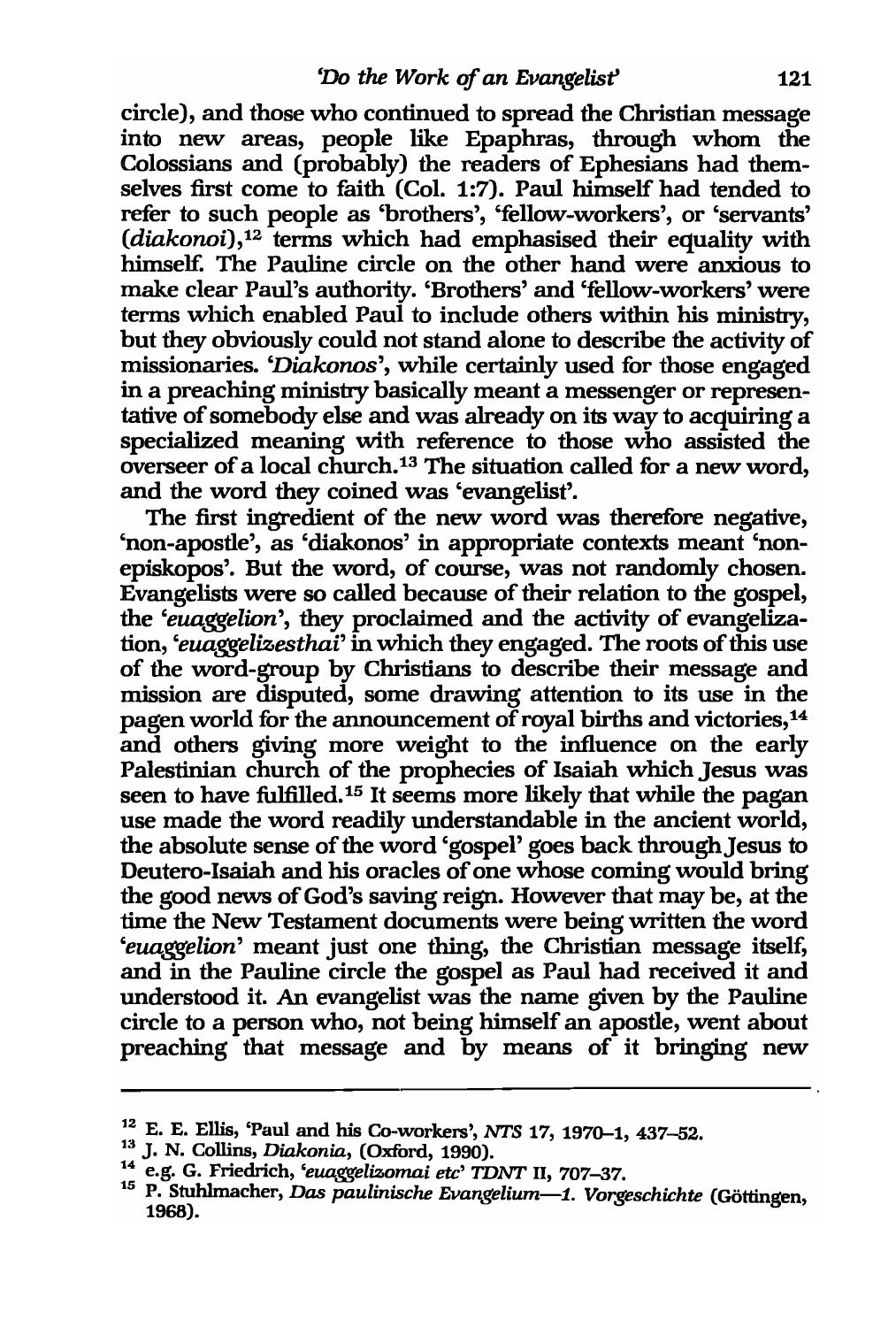communities of believers into being. This is the conclusion of H. Merklein, who says that it provides a term for:

those who in the apostolic age preached alongside the apostles but were not subsequently recognized as apostles in the proper church sense of the word, and also for those who were engaged in missionary activity at that present time. <sup>16</sup>

It should be plain that no order or office of evangelist ever existed, and the word itself did not enjoy a long life in this sense. As Merklein says its dogmatic origins told against its adoption by the church at large. Quite simply the word was something of a tendentious neologism coined for a polemical and dogmatic purpose that was not shared by Christians as a whole, who appear to have continued cheerfully to refer to travelling missionaries as apostles and prophets. By the time 'evangelist' is heard again in the church<sup>17</sup> the word 'gospel' itself has undergone a profound change. Where 'gospel' now meant a written record of Jesus, 'evangelist' now meant the author of such a gospel. Although there are references to evangelists in the original sense of the word in Eusebius,18 it is plain that Eusebius is merely quoting scripture and not referring to anything that survived under that name into his own time.

## 2. What was the work of an evangelist?

If we want to know what is was meant by 'the work' of an evangelist, we need to ask those writers who use the word what they understood by it. In the case of Luke the answer is clear. He only employs the word once but significantly as a descriptive title for Philip (Acts 21:8), the same Philip to whom he has already devoted a chapter of his second volume.19 The eighth chapter of Acts describes how Philip was one of those who 'went about preaching the word' *(euaggelizomenoi ton logon)* (8:4). First we are told of his visit to Samaria, where great numbers believed his preaching 'about the kingdom of God and the name of Jesus Christ' (v. 12). From the fact that the Holy Spirit is not given to the

<sup>16</sup> H. Merklein, *Vas Kirchliche* Amt *nach* dem *Epheserbrief,* (Miinchen, 1973), 346. Ct: L. Goppelt, *Apostolic and Post-apostolic Times,* (Gottingen, 1962, E. T., London, 1970), 191f. Goppelt however does not sufficiently stress the way in which this word seems to have been limited to the Pauline circle, which I think is important for explaining its rapid disappearance.

<sup>17</sup> Tertullian, adv. Prax. 21,23 and Hippolytus, Antichrist. 56.

<sup>18</sup> e.g. Eusebius, H. E. 3:37.2; 5:10.2.

<sup>19</sup> So Merklein, op. cit. 345.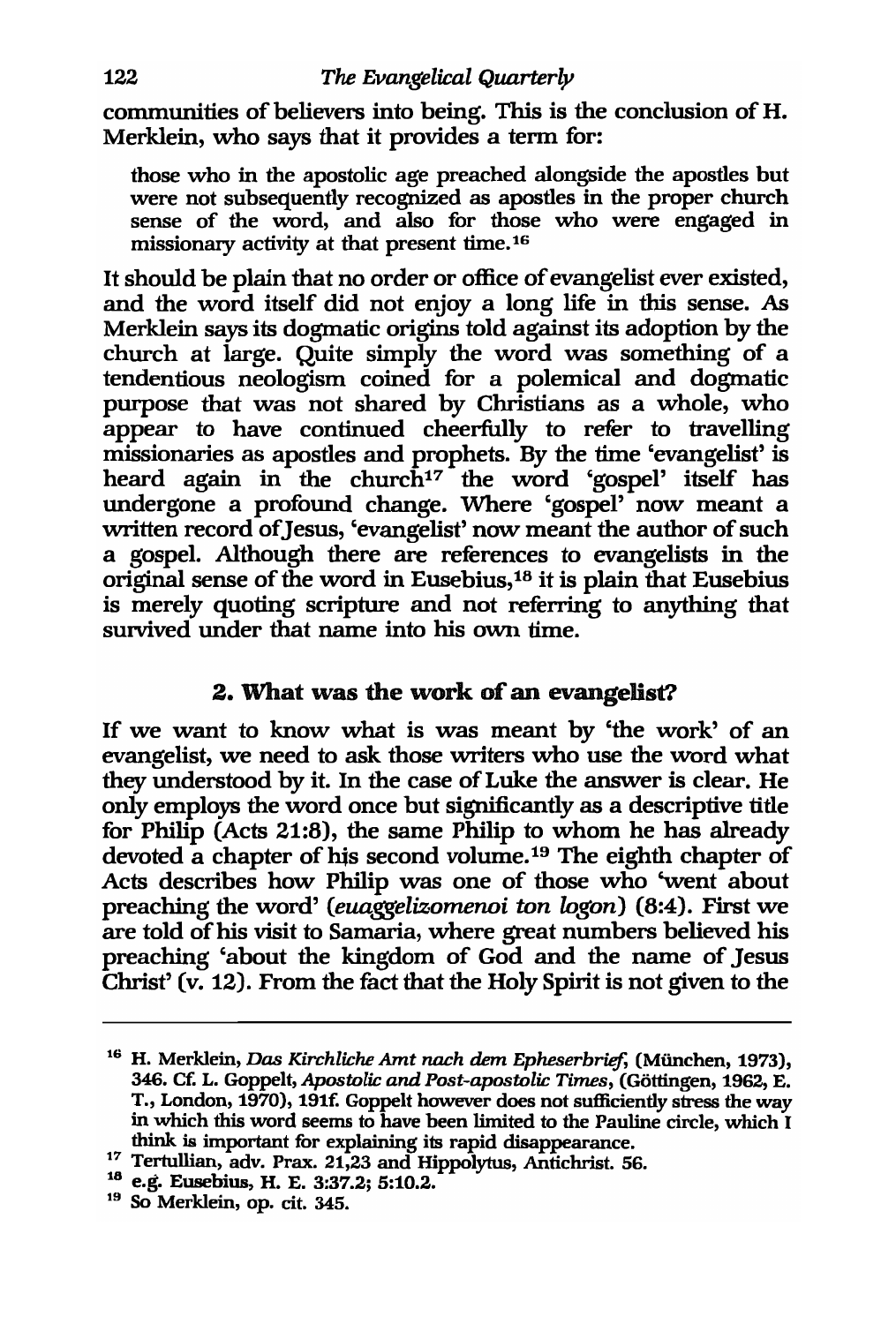new believers until apostles come down from Jerusalem it is sometimes thought that Luke is hinting at the subordination of evangelists to apostles, which in his own day would mean the importance of evangelists being true to the apostolic gospel. Too much should not be made of this, however. Howard Marshall points out that Ananias is used to bring the Spirit to Saul without any need of apostolic endorsement  $(9:17)$ , and the delay in receiving the Spirit is better explained by the need to show that the ancient divide between Jews and Samaritans has been overcome in the church.20

Then we are given a long story of Philip's successful evangelization of the Ethiopian official ('eueggelisato auto ton Iesoun') (8:35). While this story is undoubtedly of interest to Luke for the part it plays in the story of the spread of the gospel to the Gentiles, it also serves as a paradigm of the work of evangelist. The story is remarkable for the way it 'presents Philip in a manner reminiscent of the inspired men of ancient Israel who were the objects of sudden and dramatic interventions of the Spirit's action',21 but the heart of Luke's narrative consists of Philip's interpretation of the scripture that the Ethiopian is so conveniently reading. To do the work of an evangelist is to proclaim Jesus and to do so by the interpretation of scripture. That this is indeed Luke's point of view is corifirmed both by another programmatic story, the conversation on the road to Emmaus,22 where exposition of scripture plays a central role, and by the picture of Paul's preaching provided by Acts 13:16-41 and 17:2-3. Philip thus conforms to the pattern later outlined in a speech attributed to Paul that offers Paul's own ministry for the imitation of those who will come after: he taught them publicly and privately (20:20), 'insisted on repentence before God and faith in our Lord Jesus' (v. 21), and finally commended his followers 'to God and to the word of his grace', a reference surely to the scriptures (v. 32) from which he had himself taught them. The story of Philip's mission ends with him 'preaching in all the towns till he reached Caesarea' (8:40), where we find him twenty years later providing hospitality for Paul. Is there perhaps a recognition that evangelists can properly settle down and build churches?

'What is presented in narrative form in Acts we find as a farewell charge from Paul to Timothy in the PE. The passage to

<sup>20</sup> I. H. Marshall, *Acts,* (Leicester, 1980), 153.

<sup>21</sup> D, Hill, *New Testament Prophecy,* (Basingstoke, 1979), 100.

<sup>&</sup>lt;sup>22</sup> Luke 24:13-35. The connection is made by Marshall, op. cit. 161, among others.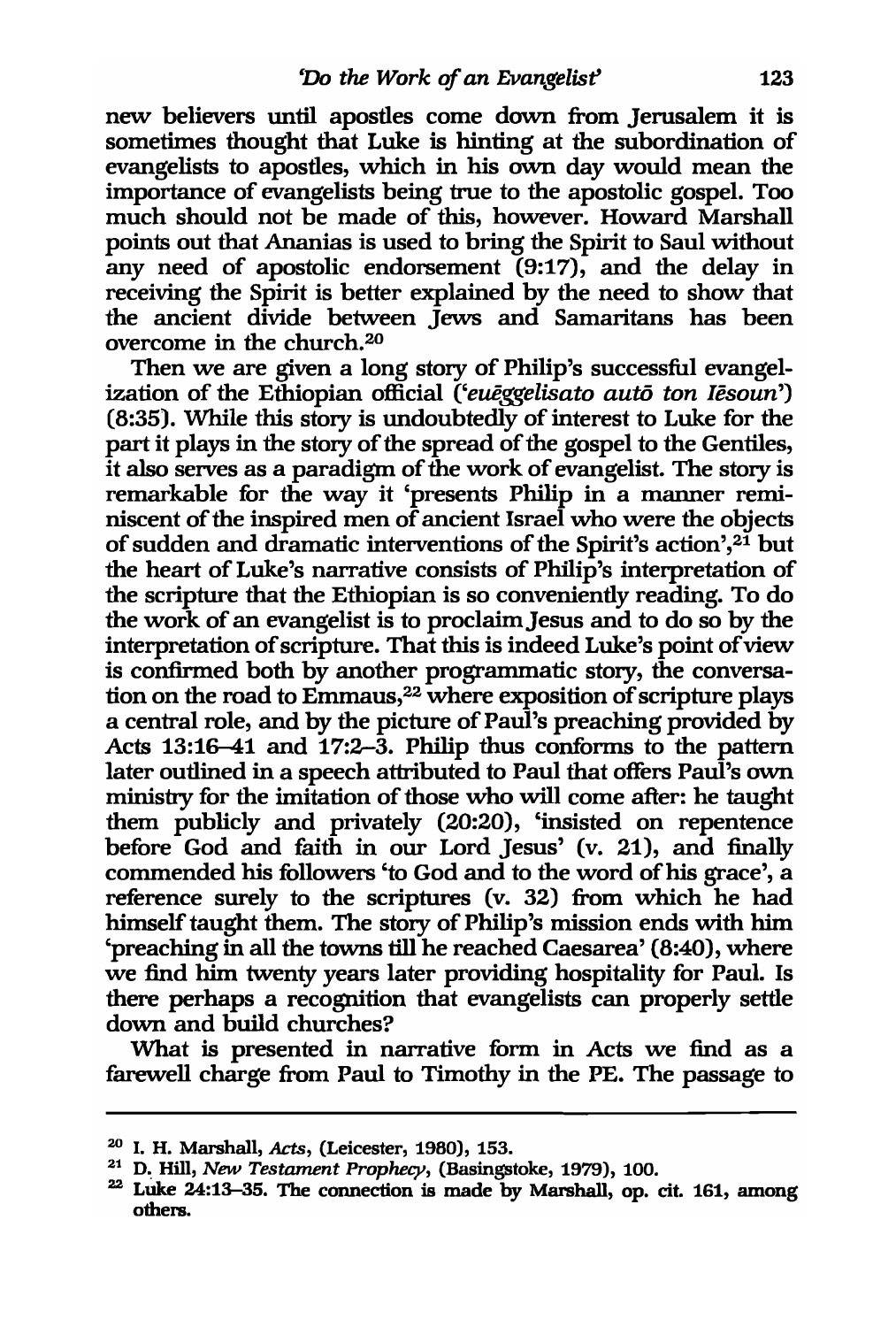which the words 'Do the work of an evangelist' form the conclusion begins at 2 Tim. 3:10. First we are reminded of the example of Paul the supreme evangelist: 'But you, my son, have observed closely my teaching and manner of life, my resolution, my faithfulness, patience and spirit of love, and my fortitude under persecution and suffering' (v. 10), and we are told that the work of an evangelist will always be hard in a God-rejecting world (v. 12f). Then we are pointed to the scriptures as the evangelist's essential equipment. They are said to 'have power to make you wise and lead you to salvation through faith in Christ Jesus', which is to say that they have an evangelical ministry, both leading people into the way of salvation and keeping them in it, being useful 'for teaching the truth and refuting error, or for reformation of manners and discipline in right living.' (v. 16) Timothy is then given a solemn charge to preach the word, using every means and taking every opportunity, and we notice that of the scriptures just described: 'use argument, reproof, and appeal, with all the patience that teaching requires.' (4:2) A further warning about the hardness of the task in these last times follows, and the whole charge concludes with an appeal to Timothy to live the life and do the work of an evangelist.

The passage in fact is arranged in the following chiastic pattern:

A. My teaching, manner of life and suffering, 3:10-11

B. The galloping progress of opposition and error, 3:12-13

C. The many-faceted evangelistic ministry of the scriptures, 3:14-17

Cl. The many-faceted evangelistic ministry of the Christian leader, 4:1-2

Bt. The galloping progress of error and opposition, 4:3-4

Al. Your suffering, manner of life and ministry, 4:5.

If it be objected that much of what the scriptures do, and of what Timothy is called to do through them, looks more like what we would call teaching than evangelism, then I would reply that that is exactly the point! The work of an evangelist is not an additional duty that Timothy is being asked to take up. On the contrary the work of an evangelist sums up the preaching and teaching activity just described, since the evangelist is to be defined not by his audience but by his message, a message which comes as teaching, proof, correction or appeal depending on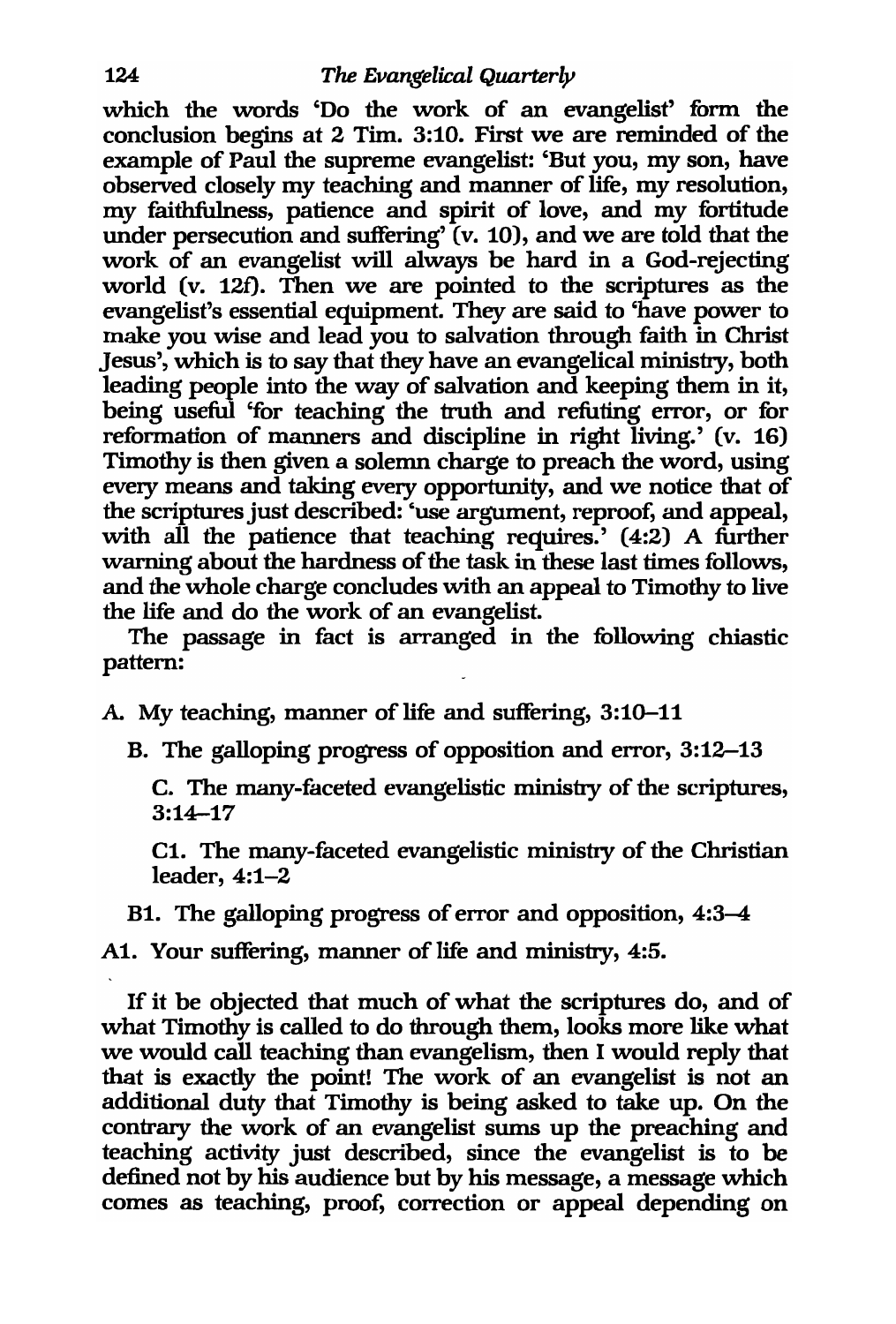where it 'finds' its hearers. Unbelievers need to be taught, if they are to be made wise unto salvation, and backsliding believers need to be evangelized, corrected by the gospel, if they are not to lose their salvation.

In all this the Pastorals are entirely true to Paul's earlier view of his assistant. Paul did not use the term 'evangelist', but he can describe Timothy as a 'fellow worker with God in the service of the gospel of Christ' (1 Thes. 3:2), and can tell the Philippians that Timothy 'has been at my side in the service of the gospel like a son working under his father.' (Phil. 2:22) For the men who coined the word 'evangelist' there was one adequate picture of the work of an evangelist, that provided by Paul himself. Had they spoken Latin they might have said, 'Si monumentum requiris.  $\ldots$ ', or more likely, since they were presumably also the collectors of Paul's letters, 'Tolle, lege!'

The bare mention of evangelists in the list of gifts given by the ascended Lord to his church in Eph. 4:11 might seem to tell us little of the work of an evangelist, but that would be a misleading impression, since in fact this verse agrees closely with the picture we have already formed from Acts and 2 Timothy. In the first place we should question the usual translation of *'tous men apostolnus, tous de prophetas .* ... '. Rather than, 'Some to be apostles, some prophets....', we should read, 'It was he who gave the apostles, the prophets, the evangelists etc.  $\ldots$ <sup>23</sup> Christ has given the preaching and teaching ministries to build up the rest of the church. This has the effect of linking evangelists very closely with the other ministries mentioned, in particular with the ministry of the pastor-teachers. The only distinction to be made is probably that the apostles and prophets have passed on and their work is now performed by the evangelists and pastor-teachers.<sup>24</sup>

If, then, evangelists stand very closely with the other gifts mentioned, the threefold purpose of the ministry in verse 12

<sup>&</sup>lt;sup>23</sup> So A. T. Lincoln, *Ephesians*, (Word, Dallas, 1990), 249, following Merklein, op. cit. 73-5.

<sup>24</sup> Lincoln, Op. cit. 250: 'In the post-apostolic period it is the evangelists who continue to cany out many of the activities of the apostles and it is the pastors who now exercise the leadership role, alongside the teachers, previously held by the prophets.' Lincoln has argued that prophets are to be distinguished from apostles in Eph. 2:20 and teachers from pastors in this verse, but I am persuaded by those who see the absence of the definite article with the second member of the pair in each case indicates that the apostles are explained as prophets in Eph. 2:20, (so W. A. Grudem, *The Gift* of *Prophecy in 1 Corinthians,* (New York, 1982), 97ft; D. Hill, *NT Prophecy,* (Basingstoke, 1979), 139), and the pastors are explained as teachers in Eph. 4:11 (so M. Barth, *Ephesians,* (New York, 1974), 438£).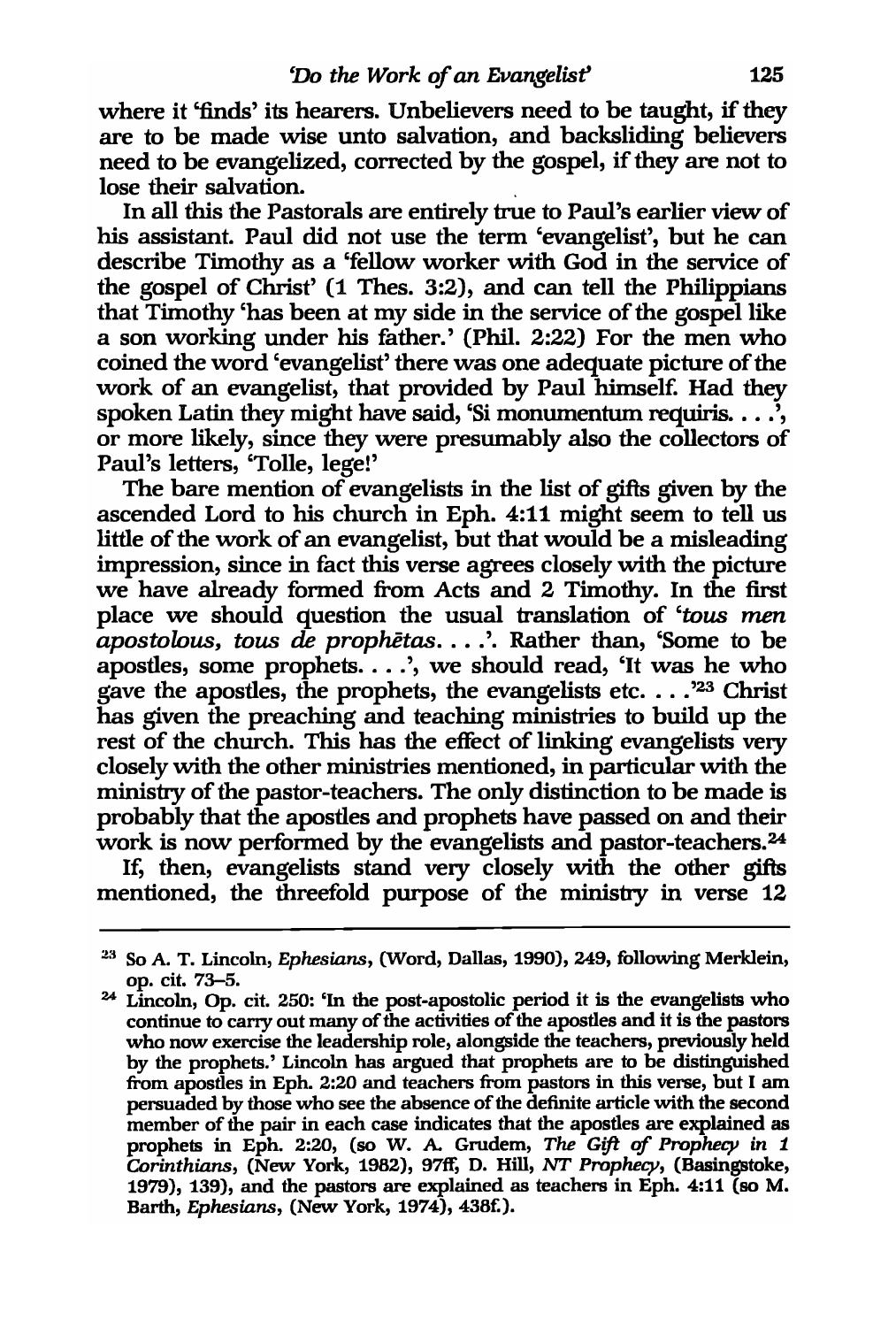belongs equally to the evangelists as to the pastor-teachers. That purpose is defined as, 'for the equipment of the saints, for the work of ministry, for building up the body of Christ. '25 Although it has been fashionable to join the first and second members of this trio together so that the saints (i.e. all Christians) are to be equipped for doing the work of ministry, this has been rejected by recent writers including Lincoln26 and Collins in the special study of *diakonia* already referred to. Instead we should see here three parallel expressions. The first word 'equipment' translates a word *(katartismos)* whose cognate verb Paul uses several times for the result of his pastoral and teaching ministry.27 It is also used by Plutarch of the work of the philosopher and educator.<sup>28</sup> A similar verb from the same family occurs in the passage of 2 Timothy we have already studied, where the man of God is said to be equipped *(exertismenos)* through the scriptures for *every* good work-though whether the man of God is the recipient of preaching or the bringer of it is moot. In view of 1 Tim. 6:11 ('But you, man of God  $\ldots$ ...<sup>7</sup> I am inclined to think that Timothy (or the preacher) is himself the man of God equipped by the scriptures for *every* good work, and especially the work of an evangelist. The 'work of ministry' combines two favourite Pauline words for his own ministry and that of others, both inside and outside the congregation,29 while upbuilding *(oikodome)* is the word Paul uses elsewhere for the beneficial effects of intelligible speech in the congregational meeting.30 All three expressions refer to the same thing, to the result of the work of those who bring the word of God, whether they are evangelists or teachers. If the recipients seem to be those inside the church rather than those outside, that is probably due to the particular perspective of this passage where the Christian readers are being assured that Christ has provided everything needful for their growth in love and walk worthy of the Lord. In particular he has provided the gospel, and people to teach it, to those inside the church no less than those outside, and such teaching is the work of an evangelist.

<sup>&</sup>lt;sup>25</sup> Eph. 4:12 RSV. REB runs the first two together by translating, 'to equip God's people for work in his service'.<br><sup>26</sup> Lincoln, op. cit. 253f.

<sup>&</sup>lt;sup>27</sup> eg. 1 Thes. 3:10; Gal. 6:1; 1 Cor. 1:10.

<sup>&</sup>lt;sup>28</sup> Cato Minor 65.5, Alex. 7.1, Them. 2.5-6.

<sup>&</sup>lt;sup>29</sup> For ergon, see R. J. Banks, *Paul's Idea of Community*, (Exeter, 1980), 161-70. For *diakonia,* see E. E. Ellis, 'Paul and his Co-workers', *NTS* 17, 1970-

 $30$  See especially 1 Cor. 14:3-5, 12, 26.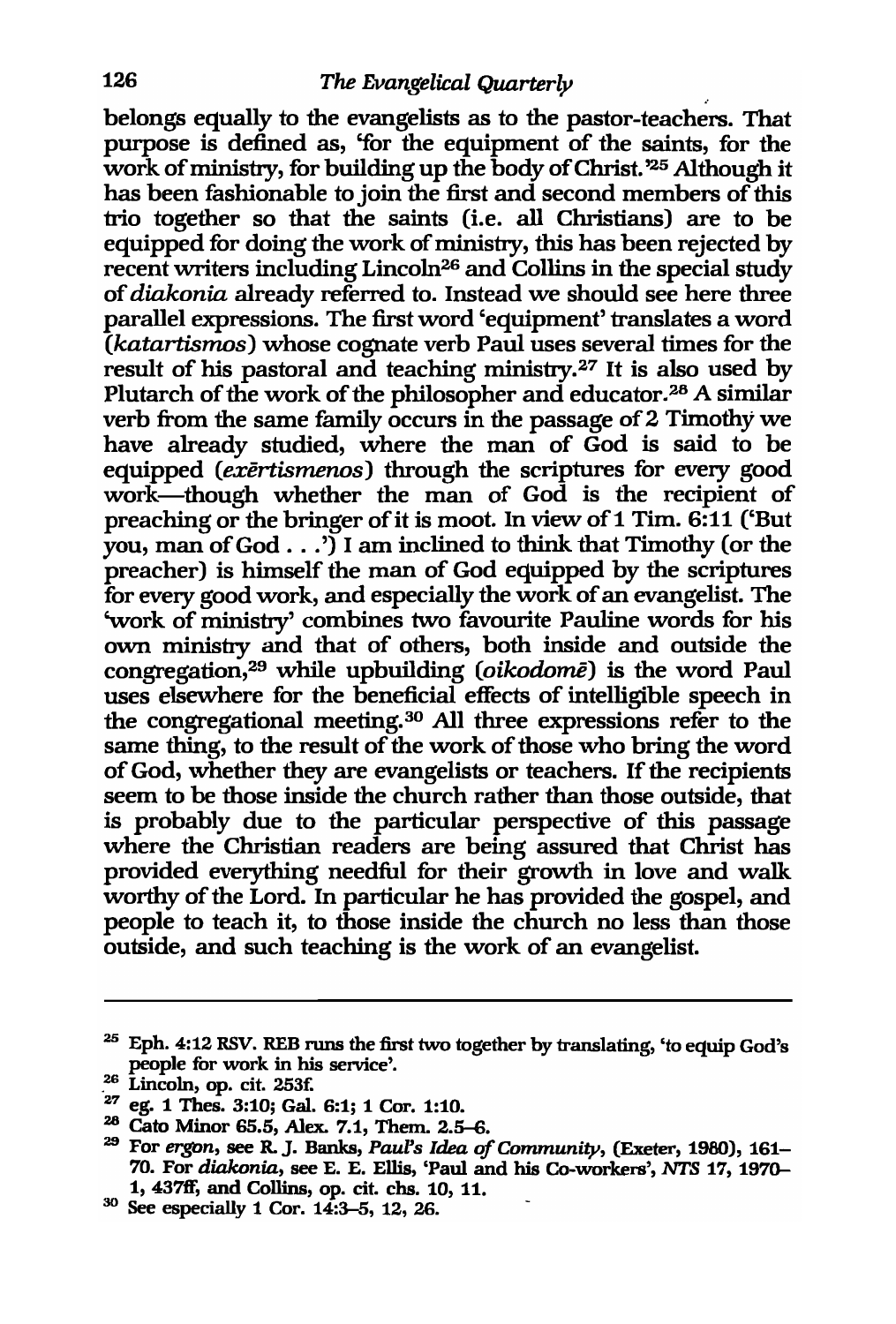## 3. Who is to do the work of an evangelist?

What, finally, is the significance of the fact that this charge is given, not to an itinerating preacher, but to the leader of a local church? It may be objected that Timothy is not presented as a local *'episkopos',* but as the personal representative of the apostle under instructions to leave his present post and join Paul in Rome. However this does not really alter the case, since the instructions given to Timothy at this point are clearly related *to*  what he is to do at Ephesus. They do not read like a list of things Timothy is to remember to do before he catches the boat for Rome, but rather things Timothy is do for the rest of his life in the place Paul has left him. In any case they are hardly private counsels. They are written to Timothy for the sake of those in the church: who will hear and read the letter, and Timothy is to pass them on to other leaders (2 Tim. 2:2), for whom he is called to act as a model (1 Tim. 4:12-16). So whether or not Timothy was ever an overseer, in these letters he certainly models that role, and overseers are addressed through him and told to do what he does.

The Pastorals may therefore be making a deliberate claim here. The work of the evangelist, he is saying, is properly done by local church leader. Not that he alone is to do it, but that he *is* to do it. Not that the work of itinerating preachers is discounted, especially into new areas, but the church once established is not to rely on visiting preachers, but is to develop its own evangelistic ministry both to its own members and to the community in which it is set. If this is what is implied by the verse under consideration, then the Pastorals are here making much the same point as the Didache:

Appoint therefore for yourselves bishops and deacons worthy of the Lord, meek men and not lovers of money, and truthful and approved, for they also minister to you the ministry of the prophets and the teachers. Therefore do not despise them, for they are your honourable men together with the prophets and teachers. (15:1-2)

The points of similarity with the Pastorals are clear: both concern the appointment of 'episkopoi kai diakonoi'j both are concerned for the character of these men; the 'honourable men' in the Didache recalls the 'noble task' of the Pastorals (1 Tim. 3:1). In the Didache the new leaders are to fulfil the ministry hitherto exercised by prophets and teachers (also called by the Didache 'apostles'). In other words they exercise a ministry of the word, 31

 $31$  This is surely implied by calling the itinerants 'prophets and teachers', and therefore for those now to be honoured alongside them, even though the preoccupation of the Didache is with their leadership of the Eurcharist.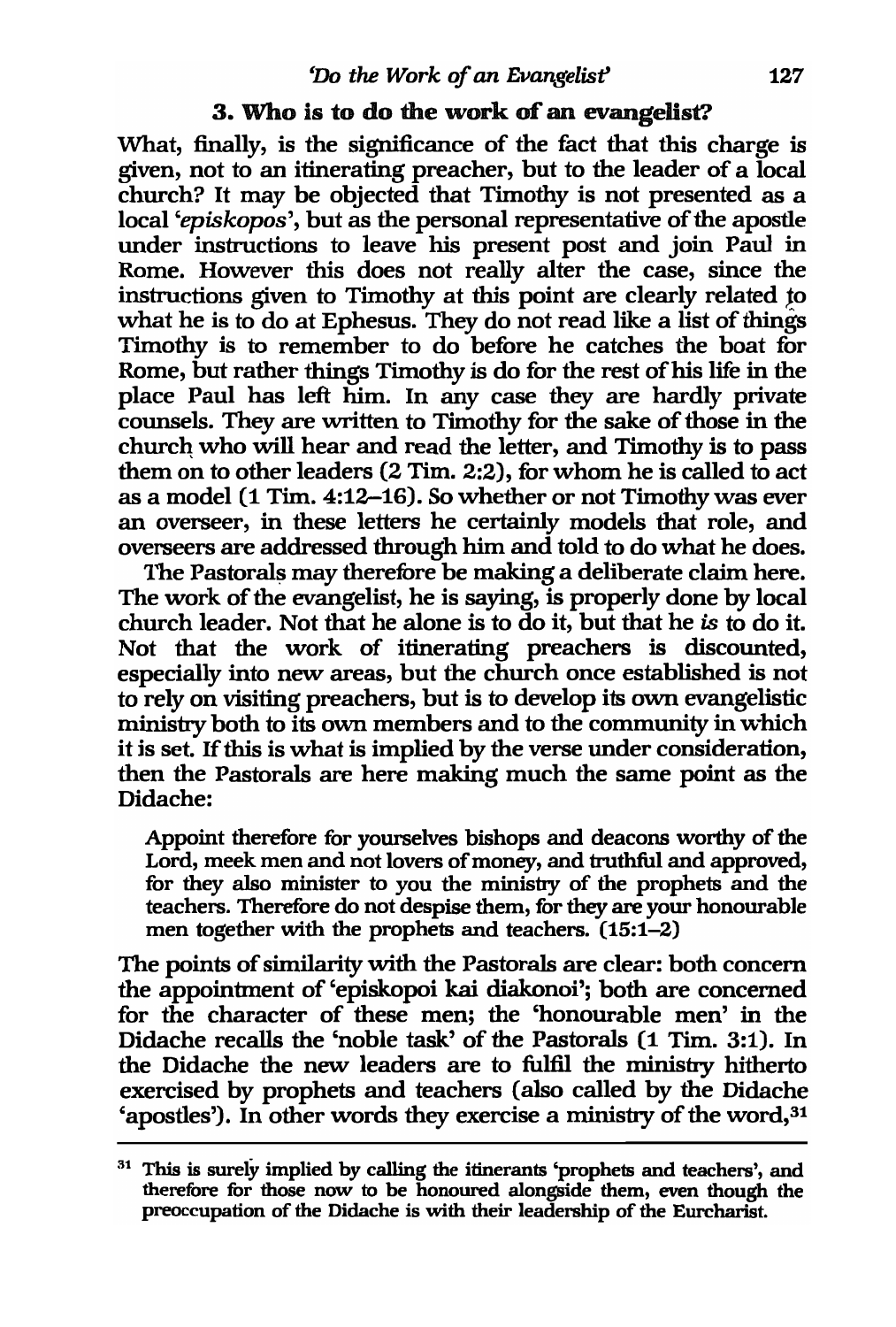and the congregations are urged to value such ministry. In the Pastorals the appeal is not to the congregation but to the leaders, and they through Timothy are called to do the work hitherto done by itinerants (whom the Pauline circle was calling evangelists). They are thus being called, not to add an itinerating ministry to their normal work, but to recognize the local congregation under its teaching overseer as a potent evangelistic force.

What conclusions can we draw from this discussion for the life of the church in our own day? It is not my premiss that if we understand more clearly how the first Christians used words or delineated ministries that we are bound either to use words in the same way or organize our own work just as they did. On the other hand a careful examination of what 'the work of an evangelist' actually meant to the NT writers will heip us not to imagine that *they* necessarily used words as *we* do or had in mind the same structures of ministry. In this way we are better able to listen to the biblical writers as we seek to achieve in our day what they did in theirs. Accordingly I draw the following modest conclusions:

1. There was never an office of evengelist, but there were of course many who spread the gospel and founded churches, which they then proceeded to build up over a period of time. The need for this pioneer has continued into to our own day, and may even need to be rediscovered, and we may well want to call the people who do it evangelists, though not for the same reasons as those who first coined the term.

2. Evangelism was never a specialist ministry of people called evangelists. There were of course people who showed themselves called to particular ministries of evangelism and who were recognized by others as gifted in a special way. Paul's word for this is 'the grace given to me' (Rom. 12:3). But those who coined the word 'evangelist' to distinguish itinerant preachers from founding fathers did not think that the work of an evangelist could be limited to them. In our own day, as in every age of the church's history, there are those with highly effective specialized ministries, but the work of an evangelist as properly belongs to the local church leader in the exercise of his normal duties.

3. The work of an evangelist was inseparable from explaining the scripture, that is, from the work of a teacher, and this will still be true today. The scriptures provide the evangelist with his essential resource, so that however far from that centre the evangelist may need to begin in his work of building bridges for the gospel, it is to an understanding of the scriptures that he will be seeking to bring his hearers in the end. For the work of an